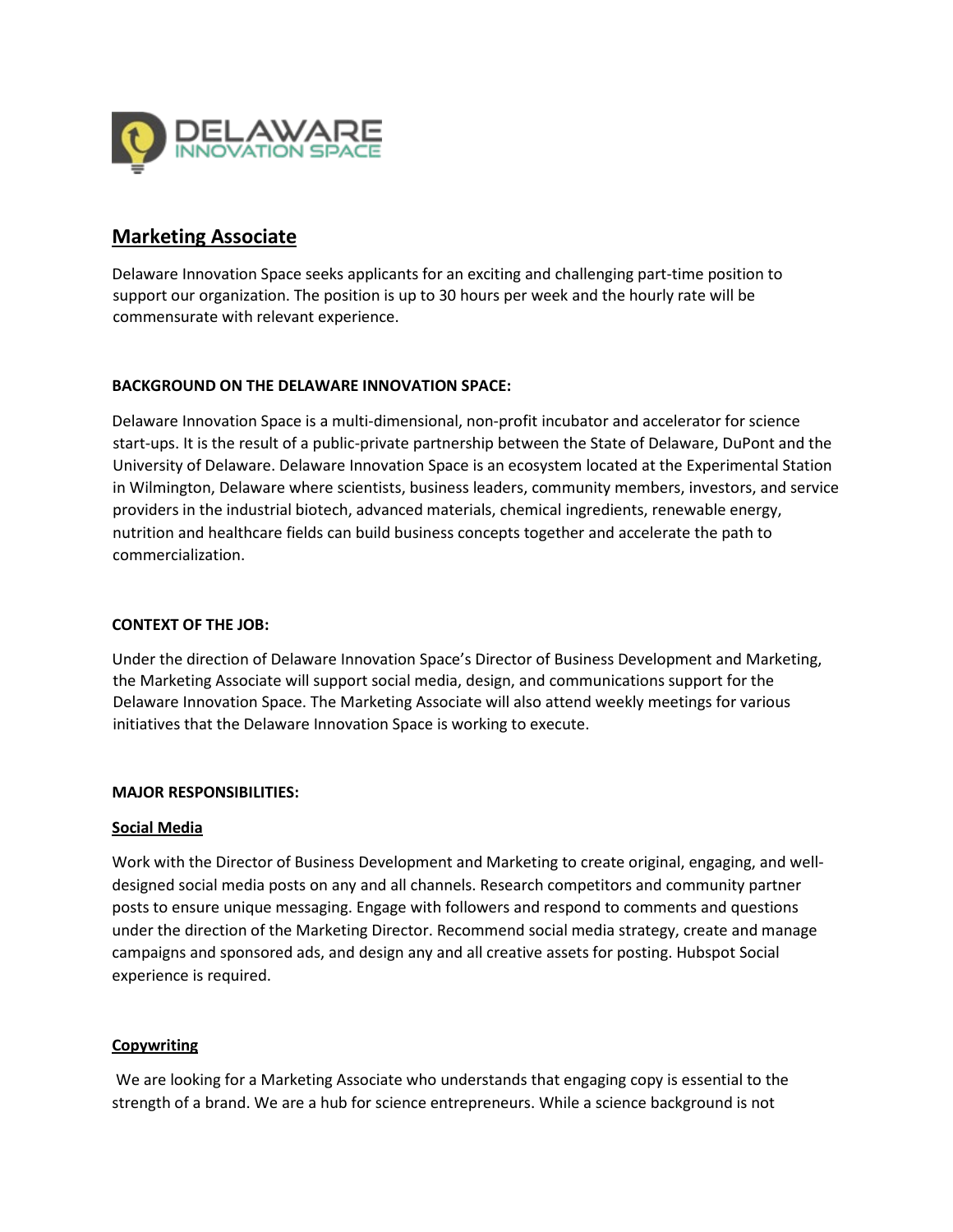necessary, we encourage anyone with experience writing copy geared towards startups, entrepreneurs, investors, and coworking spaces. You will be asked to support not only our social media efforts, but our internal and external communications as well as our email marketing efforts and our soon-to-belaunched monthly newsletter.

### **Graphic Design**

Create assets for marketing materials, including print and digital, with a keen attention to detail combined with creativity and extensive experience with essential graphic design software (Adobe, Canva, etc.). Must have a design portfolio and examples from previous work to support application to the Delaware Innovation Space. You will be asked to assist with presentations and pitch decks, some of which will be reviewed and distributed to high net-worth individuals.

### **EDUCATION, EXPERIENCE AND ABILITIES:**

- 1. An enthusiasm for innovation and interest in the world of startups.
- 2. The ability to operationalize and execute plans independently, with limited guidance.
- 3. Excellent organizational skills with particular attention to detail.
- 4. Ability to work independently or within a team, anticipate issues and needs, and proactively seek resolutions while being resourceful.
- 5. Must have excellent oral, written, interpersonal, and communication skills.
- 6. Must have a portfolio that demonstrates examples of social media, graphic design, and copywriting work (actual work for an actual client is preferred, however, hypothetical examples will also be considered).
- 7. Mastery over creative software including Adobe Suite, as well as Canva.
- 8. Mastery over MS Office suite, HubSpot, Google Suite, Wordpress
- 9. Experience working with HubSpot marketing, specifically for social media campaigns and email marketing / newsletters.
- 10. Experience with Google Ads campaigns with examples of success stories is a plus

Qualified candidates please send your resume and cover letter plus link to portfolio to Mona Parikh: [mona@innovationspace.org](mailto:mona@innovationspace.org)

Salary range for this part-time position is \$25 - \$40 per hour, up to 30 hours per week, DOE.

This is a part-time position with no University of Delaware benefits.

Employment offers will be conditioned upon successful completion of a criminal background check. A conviction will not necessarily exclude you from employment.

The University of Delaware is an Equal Opportunity Employer which encourages applications from Minority Group